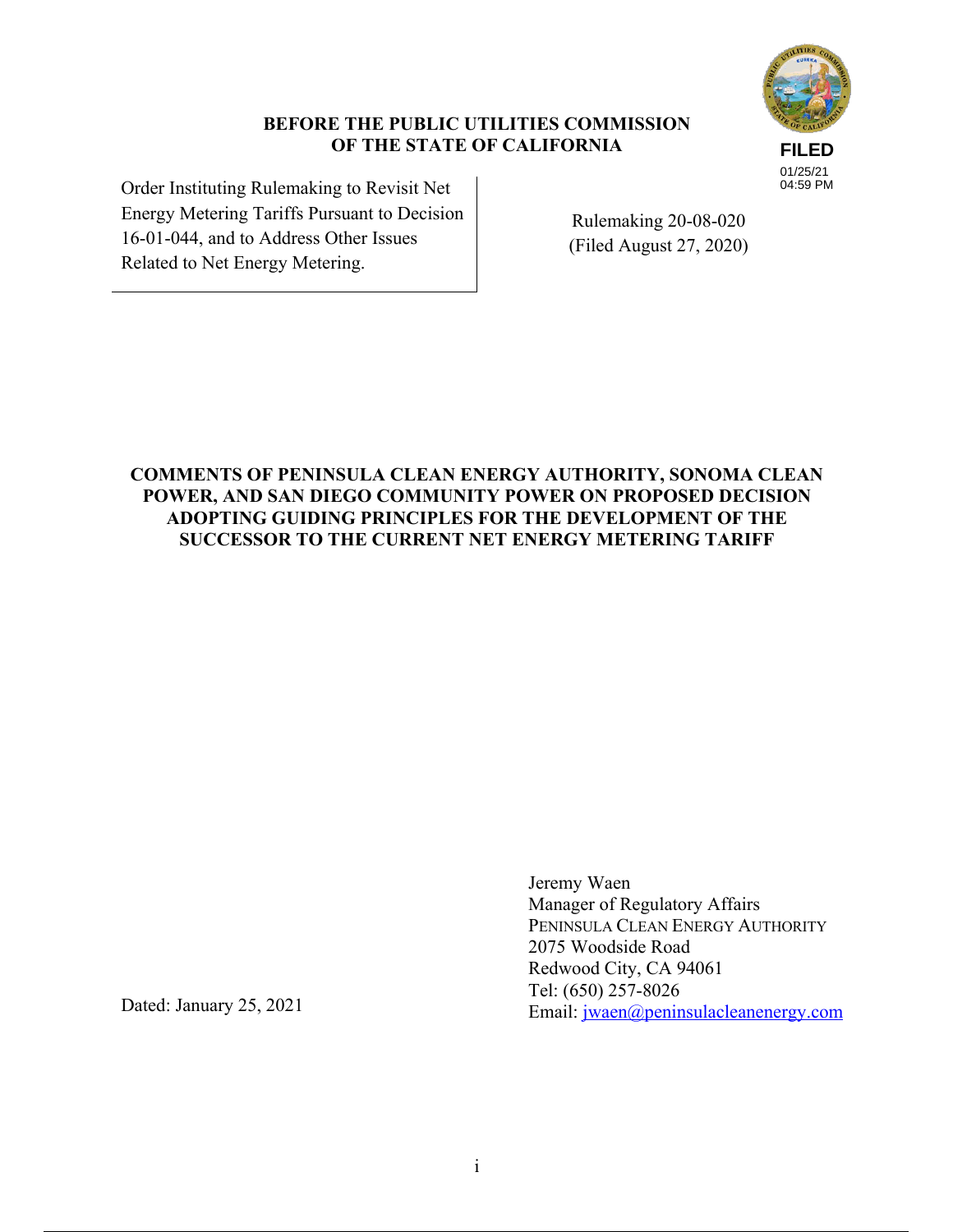# **SUBJECT MATTER INDEX**

|                        |    | I. THE PROPOSED DECISION SHOULD INCLUDE A GUIDING PRINCIPLE<br><b>RESPECTING A CUSTOMER-GENERATOR'S RIGHT TO SELF-GENERATE</b> |  |
|------------------------|----|--------------------------------------------------------------------------------------------------------------------------------|--|
|                        |    | II. THE COMMISSION CANNOT COMPEL A CUSTOMER-GENERATOR TO<br>DELIVER SELF-GENERATED ELECTRICITY TO A UTILITY AND MUST           |  |
|                        |    | CALIFORNIA LAW CLEARLY AND UNAMBIGUOUSLY AUTHORIZES CUSTOMER SELF-GENERATION5                                                  |  |
|                        | R. | CALIFORNIA HAS PROVIDED CUSTOMERS WITH A STATUTORY RIGHT TO SELF-GENERATE AND                                                  |  |
|                        |    | SELF-CONSUME ELECTRICITY WITHOUT REGULATION OR UTILITY INTERFERENCE SINCE 19766                                                |  |
|                        |    | CALIFORNIA LAW PROHIBITS THE COMMISSION FROM REGULATING SELF-GENERATORS. 8                                                     |  |
|                        | D. | THE COMMISSION CANNOT COMPEL A CUSTOMER-GENERATOR PARTICIPATING IN THE SECTION                                                 |  |
|                        |    | 2827. I standard contract or tariff to deliver electricity to a utility that the                                               |  |
|                        |    |                                                                                                                                |  |
| <b>III.CONCLUSION.</b> |    |                                                                                                                                |  |

# **TABLE OF AUTHORITIES**

# **Cases**

| <b>Statutes</b>                                   |  |
|---------------------------------------------------|--|
|                                                   |  |
|                                                   |  |
|                                                   |  |
|                                                   |  |
|                                                   |  |
|                                                   |  |
| <b>Commission Rules of Practice and Procedure</b> |  |
| <b>Commission Decisions</b>                       |  |
|                                                   |  |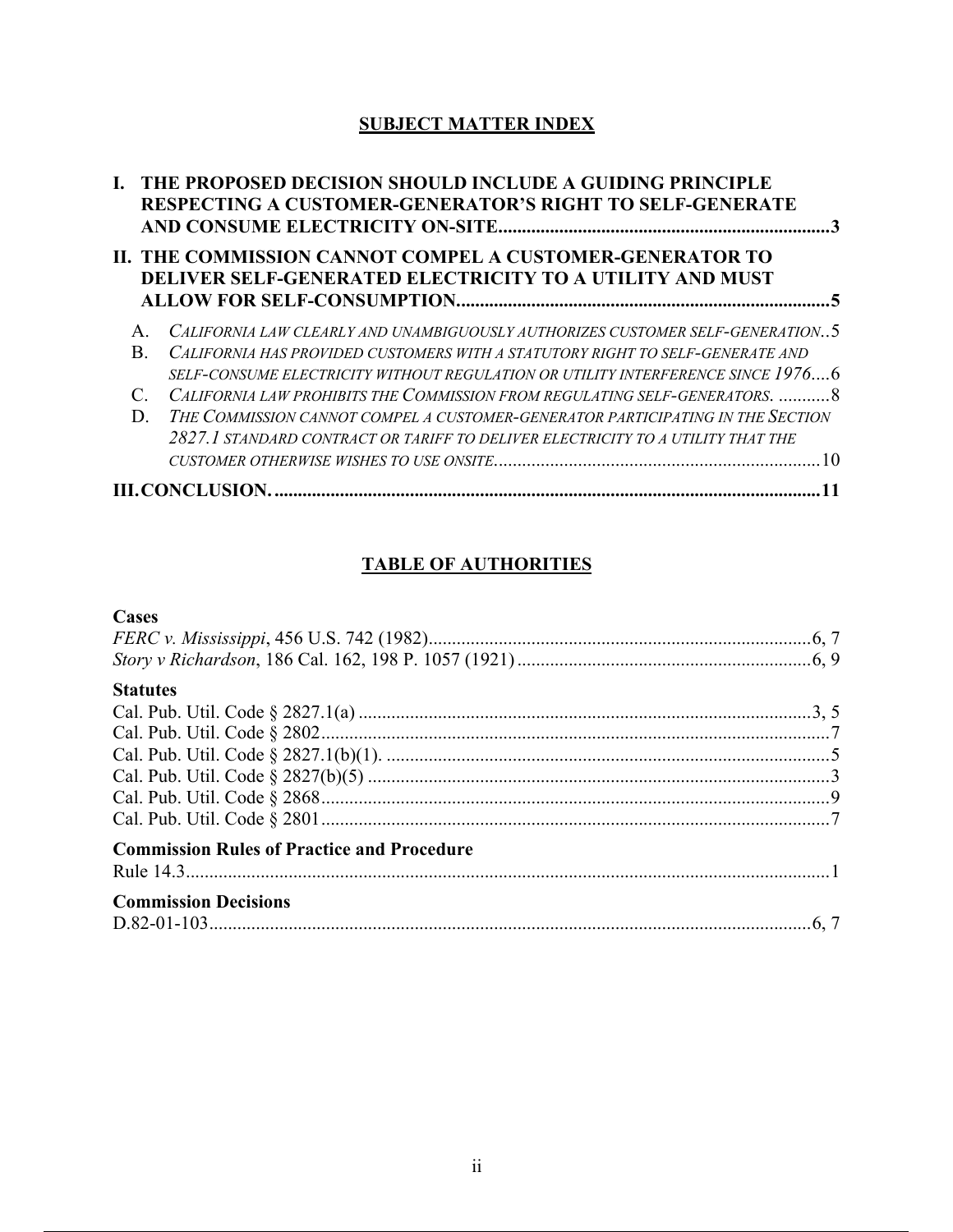#### **BEFORE THE PUBLIC UTILITIES COMMISSION OF THE STATE OF CALIFORNIA**

Order Instituting Rulemaking to Revisit Net Energy Metering Tariffs Pursuant to Decision 16-01-044, and to Address Other Issues Related to Net Energy Metering.

Rulemaking 20-08-020 (Filed August 27, 2020)

## **COMMENTS OF PENINSULA CLEAN ENERGY AUTHORITY, SONOMA CLEAN POWER, AND SAN DIEGO COMMUNITY POWER ON PROPOSED DECISION ADOPTING GUIDING PRINCIPLES FOR THE DEVELOPMENT OF THE SUCCESSOR TO THE CURRENT NET ENERGY METERING TARIFF**

Pursuant to Rule 14.3 of the California Public Utilities Commission ("Commission") Rules of Practice and Procedure, Peninsula Clean Energy Authority ("PCE"), Sonoma Clean Power, and San Diego Community Power ("Joint CCAs") respectfully submit these opening comments concerning Administrative Law Judge Hymes' Proposed Decision Adopting Guiding Principles for the Development of the Successor to the Current Net Energy Metering Tariff ("Proposed Decision"), mailed January 5, 2021.<sup>1</sup>

Peninsula Clean Energy Authority is a joint powers authority operating numerous programs to achieve our mission to reduce greenhouse gas emissions by expanding access to sustainable and affordable energy solutions. In support of our mission, PCE offers a comprehensive suite of transportation and building electrification programs and operates a community choice aggregation program. At present, PCE provides all customers with 100% carbon-free energy along with a goal of providing renewable energy on a time coincident-basis by 2025. PCE strongly supports the right of energy consumers to invest in clean energy resources. To support our customers in their choice to invest in behind the meter renewable generation resources PCE offers a net excess compensation

<sup>&</sup>lt;sup>1</sup> Representatives of Sonoma Clean Power and San Diego Community Power have given representatives of Peninsula Clean Energy Authority to sign these comments on their behalf.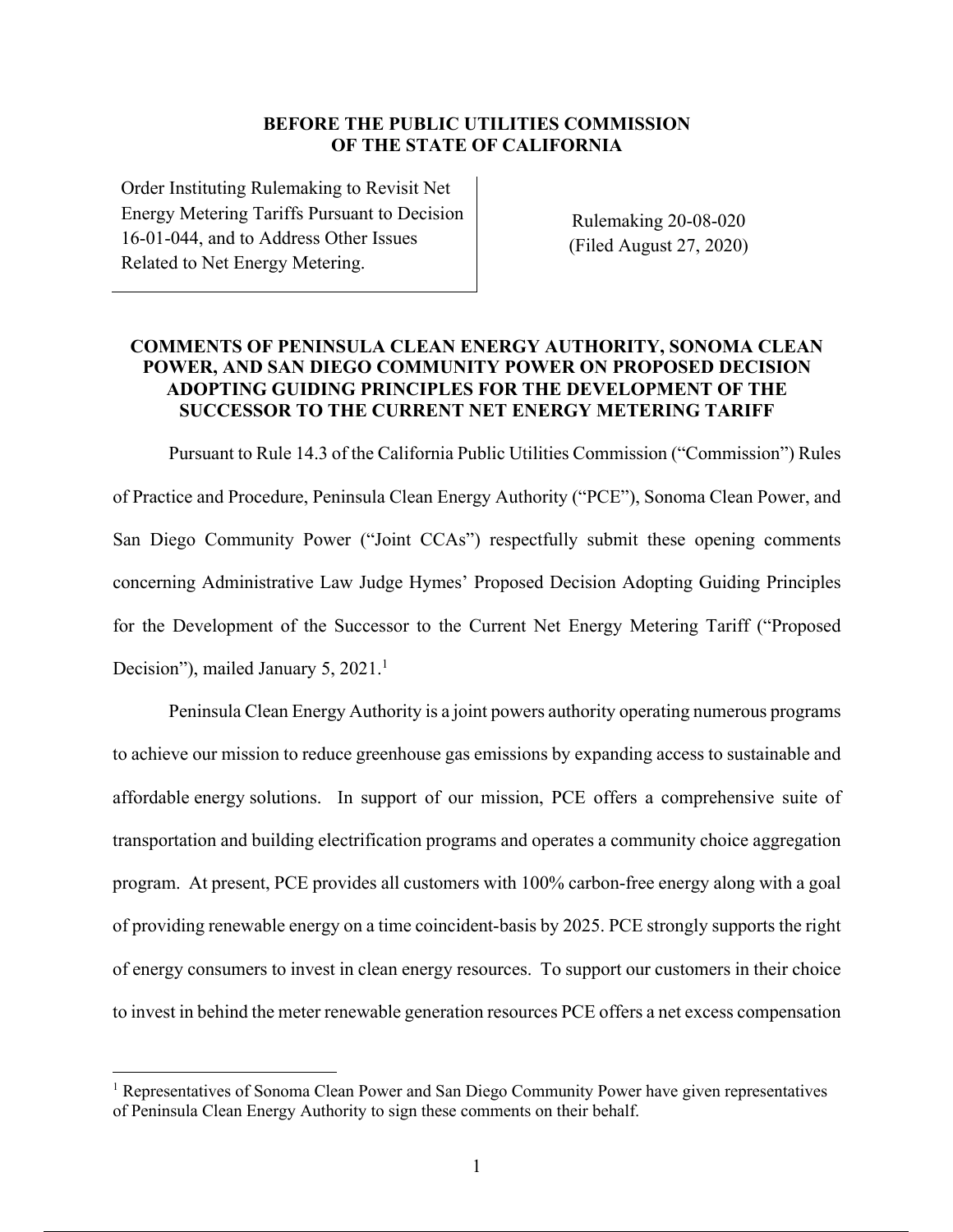rate that is equal to the rate charged for PCE's ECO 100 product. PCE appreciates the opportunity to address the principles stakeholders will use to assess proposals for continued reform of the net metering programs of the investor-owned utilities.

When SCP formed in 2013 it adopted a net metering energy (NEM) program, later branded as NetGreen. When launched, it was the second most generous NEM program in the state behind Marin Clean Energy's NEM program. The original NetGreen program offered a variety of benefits over the IOU's program. First, like the IOUs' programs, SCP matched the customer's respective retail rates for the time-of-use period and season during the course of each month. Because SCP's retail generation rates were significantly cheaper than the IOU's, our program offered a NetGreen Bonus Generator of one cent per kilowatt-hour of over generation. SCP also used monthly billing. Instead of receiving one net bill at True-Up, our customers received a bill each month. If the customer generated more than she used, her credits were banked to off-set future usage. If instead she consumed more than she generated, first her banked credits would be used and if no credits were available, then she would pay for that month's usage. Because customers never owe us any more than one month of charges, we have an annual cash out instead, in which each spring we cash out customers with a credit balance of \$100 or more and automatically send the customer a check. If the balance was below \$100, the balance was rolled to the following month to off-set future charges.

San Diego Community Power ("SDCP") is a newly formed CCA program that will serve customers in the City of San Diego, City of Encinitas, City of La Mesa, City of Chula Vista, and the City of Imperial Beach later this year. By the end of 2022, SDCP is forecast to serve the greatest share of load out of all other LSEs in the San Diego Gas & Electric Company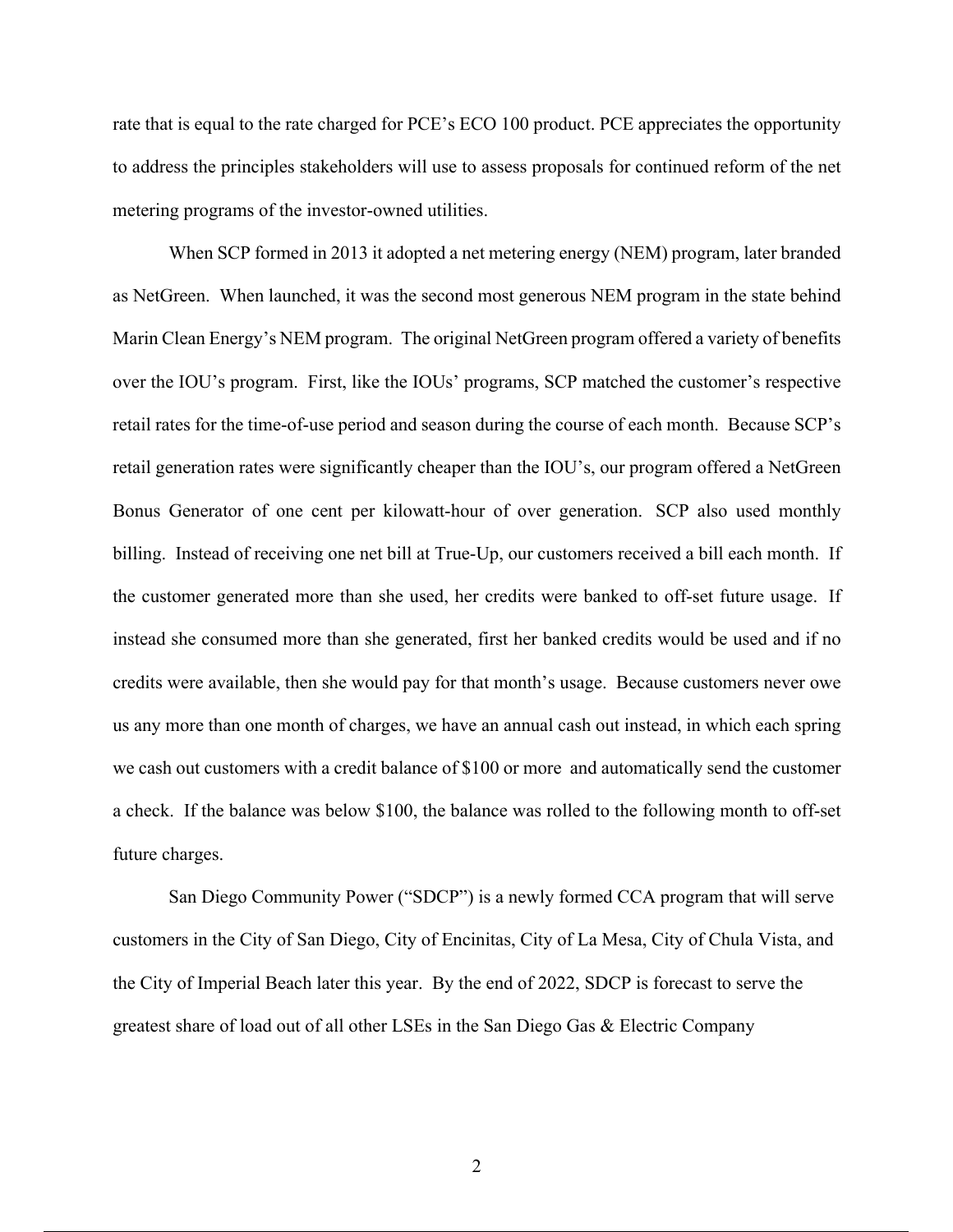("SDG&E") service territory.<sup>2</sup> Reducing greenhouse gas emissions generated by its member cities' residents and businesses was a key driving factor in SDCP's formation. In furtherance of this goal, SDCP intends to offer a variety of energy-related programs that support the right of energy consumers to invest in clean energy resources, including behind the meter renewable generation resources. SDCP welcomes the opportunity to help shape guiding principles that will encourage and allow a greater share of SDCP's diverse community to participate in these programs.

#### **I. The Proposed Decision Should Include a Guiding Principle Respecting a Customer-Generator's Right to Self-Generate and Consume Electricity On-Site.**

Although Public Utilities Code Section 2827.1<sup>3</sup> only applies to large electrical corporations,<sup>4</sup> thereby excluding community choice aggregators, like the Joint CCAs, the Proposed Decision raises a foundational issue to public utility regulation for which the Joint CCAs believe a guiding principle should be added to guide future discussion in this proceeding. The Joint CCAs understand the intent in adopting the guiding principles is "to assist in the development and evaluation of a successor to the current net energy metering tariff."<sup>5</sup> However, the Proposed Decision also makes clear its intent to avoid predetermining "contested issues of fact and law."<sup>6</sup>

The Joint CCAs agree that it would be inappropriate to adopt guiding principles that prejudge material *facts* without first requiring testimony and evidentiary hearings to establish those

<sup>2</sup> *See Administrative Law Judge's Ruling Correcting April 15, 2020 Ruling Finalizing Load Forecasts and Greenhouse Gas Benchmarks for Individual 2020 Integrated Resource Plan Filings,* R. 16-02-007, dated May 20, 2020 Attachment A at 2 (By 2022, SDCP will serve approximately 7,407 GWh, SDG&E will serve 5,359 GWh, Clean Energy Alliance will serve 929 GWh, and DA programs will serve 3,940 GWh).

<sup>&</sup>lt;sup>3</sup> Further references to California code in these comments are to the Public Utilities Code, unless otherwise stated.

<sup>4</sup> See P.U. Code 2827.1(a). See also P.U. Code 2827(b)(5), 218.

 $<sup>5</sup>$  Proposed Decision, p. 4. See also, OIR, p. 8; Scoping Memo, pp. 5-6.</sup>

<sup>6</sup> Proposed Decision, p. 7.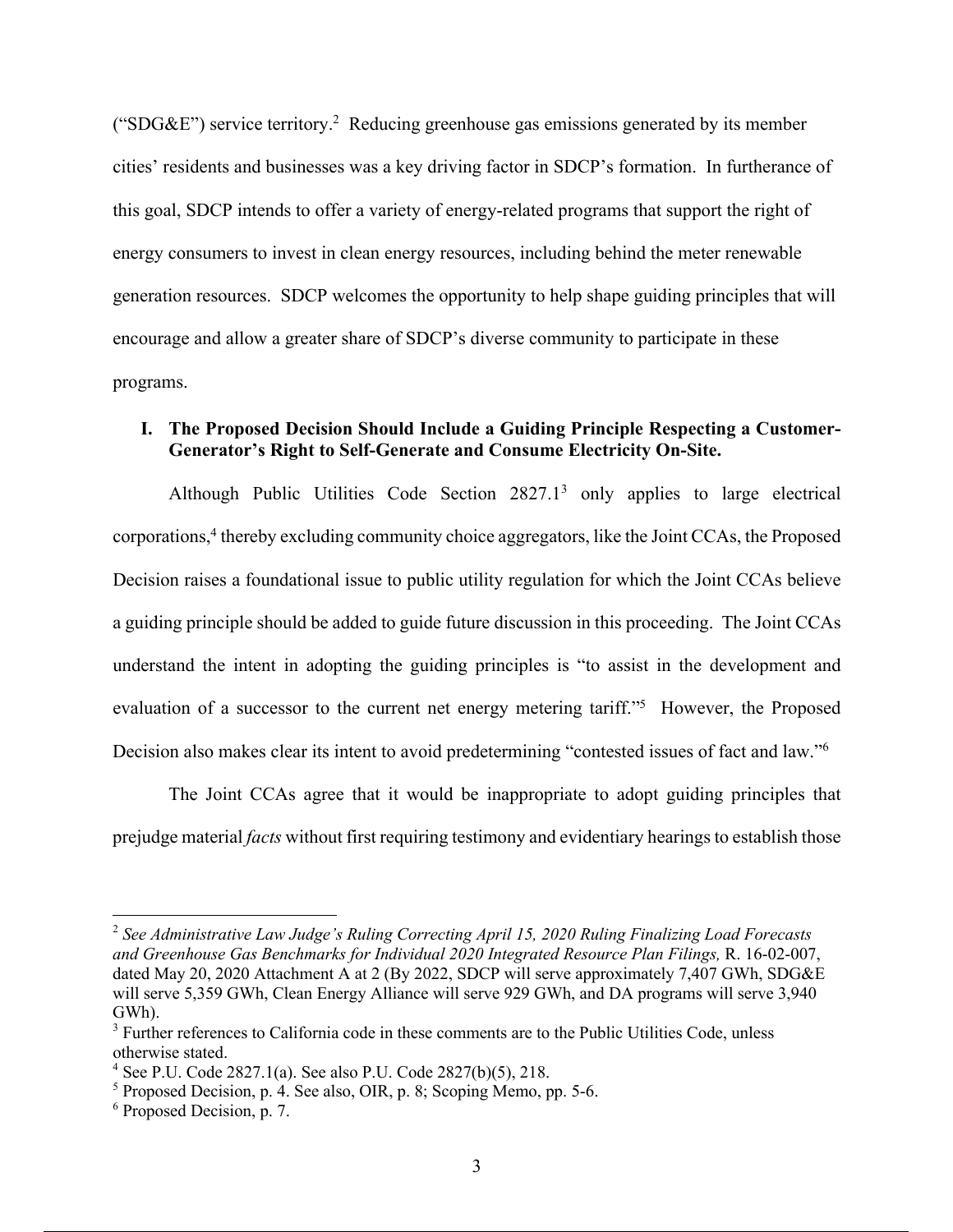facts.<sup>7</sup> However, the Joint CCAs believe the Commission should seek at the earliest stages of this proceeding to focus discussion in the docket on outcomes that are consistent with California law. This includes compliance with Public Utilities Code Section 2827.1, as the Proposed Decision recognizes in determining to "delete proposed principles 1, 2, and 4 and instead adopt one guiding principle that requires the successor to the net energy metering tariff to comply with the statutory requirements of Public Utilities Code Section 2827.1."<sup>8</sup> However, the guiding principles should also address compliance with other California law that limits the outcomes that are achievable in this proceeding. Specifically, the Proposed Decision should include a guiding principle that respects a customer's right to both self-generate and self-consume electricity that is generated onsite, as proposed by SEIA/Vote Solar and as discussed in the Proposed Decision.<sup>9</sup>

Moreover, while the Joint CCAs believe a customer's right to self-generate and selfconsume electricity should be included in the guiding principles, the Joint CCAs believe this principle should be modified slightly from the SEIA/Vote Solar proposal to more fully reflect the outcomes that California law will allow. Specifically, the Joint CCAs propose that the Commission adopt the following:

A successor to the net energy metering tariff shall allow a customer-generator to consume electricity that is self-generated onsite and to determine what amount of onsite generation, if any, to deliver to the utility under a standard contract or tariff.

Focusing future discussion on outcomes that are consistent with California law will improve the efficiency of reaching outcomes in this proceeding and will help parties to understand and apply the other guiding principles. For example, the impacts of the successor standard contract or tariff on the "competitive neutrality amongst Load Serving Entities" is a very different

 $^7$  *Id*.

<sup>8</sup> Proposed Decision, p. 9. *See also*, guiding principle (a), p. 39 ("A successor to the net energy metering tariff shall comply with the statutory requirements of Public Utilities Code Section 2827.1")

<sup>&</sup>lt;sup>9</sup> Proposed Decision, p. 26.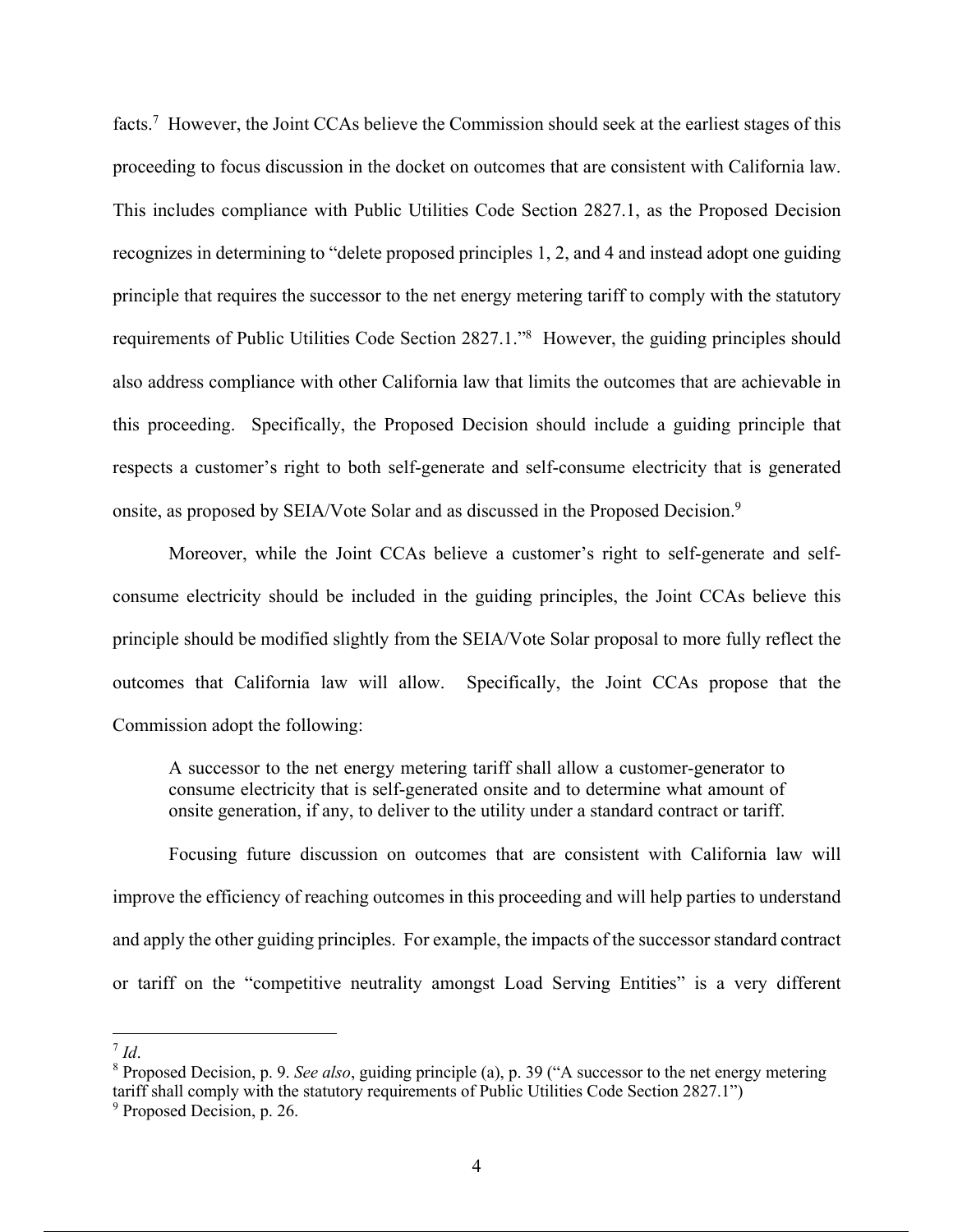discussion if one assumes that the successor standard contract or tariff will be a "buy-all, sell-all" arrangement, $10$  which the Joint CCAs believe cannot be mandated, versus an arrangement in which a customer-generator's right to self-generate and consume electricity onsite is respected. The Joint CCAs believe the other guiding principles will be similarly benefited if the Commission establishes an early understanding among parties regarding limitations on proposals they may advance. There are numerous examples of net meter programs that have addressed the cost-shift concerns animating stakeholders advocacy to date. For example, Hawaii offers a suite of options to customers depending on their desire to self-supply or export energy to the grid.<sup>11</sup>

#### **II. The Commission Cannot Compel a Customer-Generator to Deliver Self-Generated Electricity to a Utility and Must Allow for Self-Consumption.**

#### A. *California law clearly and unambiguously authorizes customer self-generation*.

Promotion of customer self-generation is a clear and unambiguous goal of AB 327 (2013, Perea). With AB 327, the Legislature enacted Section 2827.1 to replace the net energy metering program that has existed in California's Public Utilities Code in some version since 2001.<sup>12</sup> However, whereas the net metering program in Section 2827 limits customer enrollment, the Legislature removed such limits in Section 2827.1 by directing the Commission to establish a successor standard contract or tariff that "ensures that customer-sited renewable distributed generation continues to grow sustainably…"<sup>13</sup> The unambiguous intent is to provide for continued growth of customer self-generation in California.

 $10$  A "buy-all, sell-all" arrangement is one in which a customer-generator would be required to sell the full output of its onsite, self-generation to a large electrical corporation.

<sup>&</sup>lt;sup>11</sup> See for example, https://www.hawaiianelectric.com/products-and-services/customer-renewableprograms/private-rooftop-solar.

<sup>12</sup> *See* AB 58, (2002. Keeley).

 $13$  P.U. Code  $\frac{2827.1(b)(1)}{1}$ .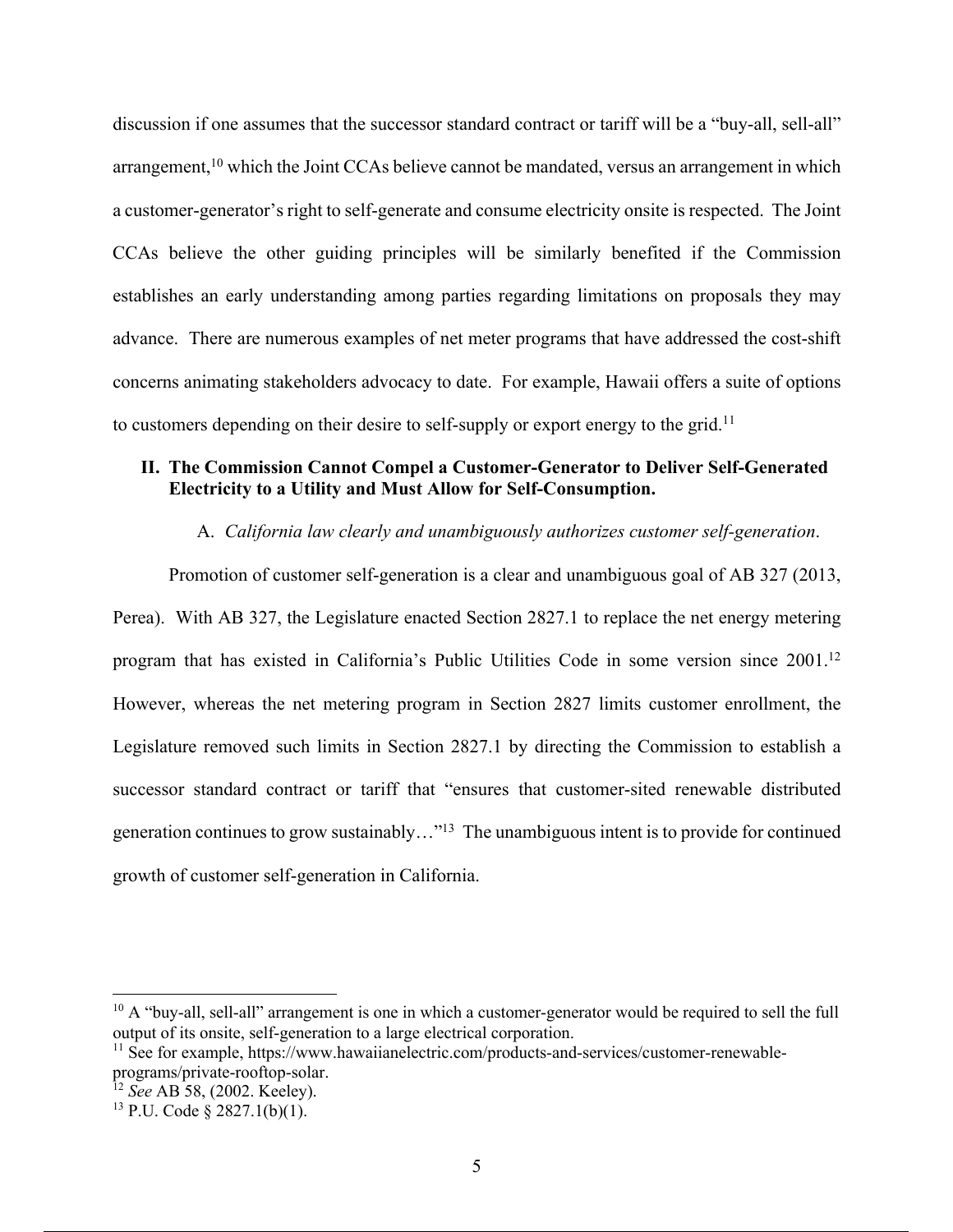B. *California has provided customers with a statutory right to self-generate and selfconsume electricity without regulation or utility interference since 1976*.

Californians have always had a right to self-generate their own electricity,<sup>14</sup> but beginning in the 1970s, the California Legislature, and later Congress, began enacting statutes to prevent utilities from interfering with that right. According to a 1987 law review article published by PG&E Senior Director and Counsel, William Manheim:<sup>15</sup>

"Prior to the passage of [Public Utilities Regulatory Policies Act of 1978 ("PURPA")], an independent cogenerator or small power producer seeking to interconnect with an electric utility was confronted with three obstacles. First, utilities were not required to purchase power generated from such sources. Second, some utilities charged cogenerators and small power producers discriminatory rates for supplementary, back-up, and maintenance services. Third, interconnected cogenerators were potentially subject to plenary federal and state public utility regulation. Congress designed sections 201 and 210 [of PURPA] to encourage cogeneration and small power production by eliminating these obstacles."

Accordingly, the Joint CCAs agree with SEIA/Vote Solar that PURPA provides federal protections

against regulatory and utility interference with the right to self-generate and self-consume

electricity.<sup>16</sup> However, it is important to recognize that California enacted statutory protections

for self-generators even before the Congressional enactment of PURPA.<sup>17</sup>

Section 2827.1, which the Commission is implementing in this proceeding, exists within

Chapter 7 of the California Public Utilities Act. Chapter 7 of the Act addresses "Private Energy

<sup>14</sup> *See, e.g*., *Story v Richardson*, 186 Cal. 162, 198 P. 1057 (1921) (recognizing the ability of Californians to self-generate electricity and to provide self-generated electricity to tenants and others without public utility status).

<sup>15</sup> *See* MANHEIM, WILLIAM. (1987). TRANSFORMING THE ENERGY SYSTEM: CALIFORNIA'S PLAN TO DEVELOP COGENERATION AND SMALL POWER PRODUCTION. *High Technology Law Journal,* 2(1), 91-123. Retrieved January 22, 2021, from http://www.jstor.org/stable/24122381 (noting that 60% of all electricity was self-generated in the United States in 1900 but that by 1973 utilities supplied 95.8% of all United States electric capacity).

<sup>16</sup> *See also FERC v. Mississippi*, 456 U.S. 742, 750 (1982) (finding that Congress enacted PURPA because "two problems impeded the development of nontraditional generating facilities: (1) traditional electric utilities were reluctant to purchase power from, and to sell power to, the nontraditional facilities, and (2) the regulation of these alternative energy sources by state and federal utility authorities imposed financial burdens upon the nontraditional facilities and thus discouraged their development.")

<sup>&</sup>lt;sup>17</sup> *See, e.g.*, CPUC Decision No. 82-01-103 (Jan. 21, 1982) (explaining California's development of law and policy to support cogeneration and small power production prior to PURPA's enactment).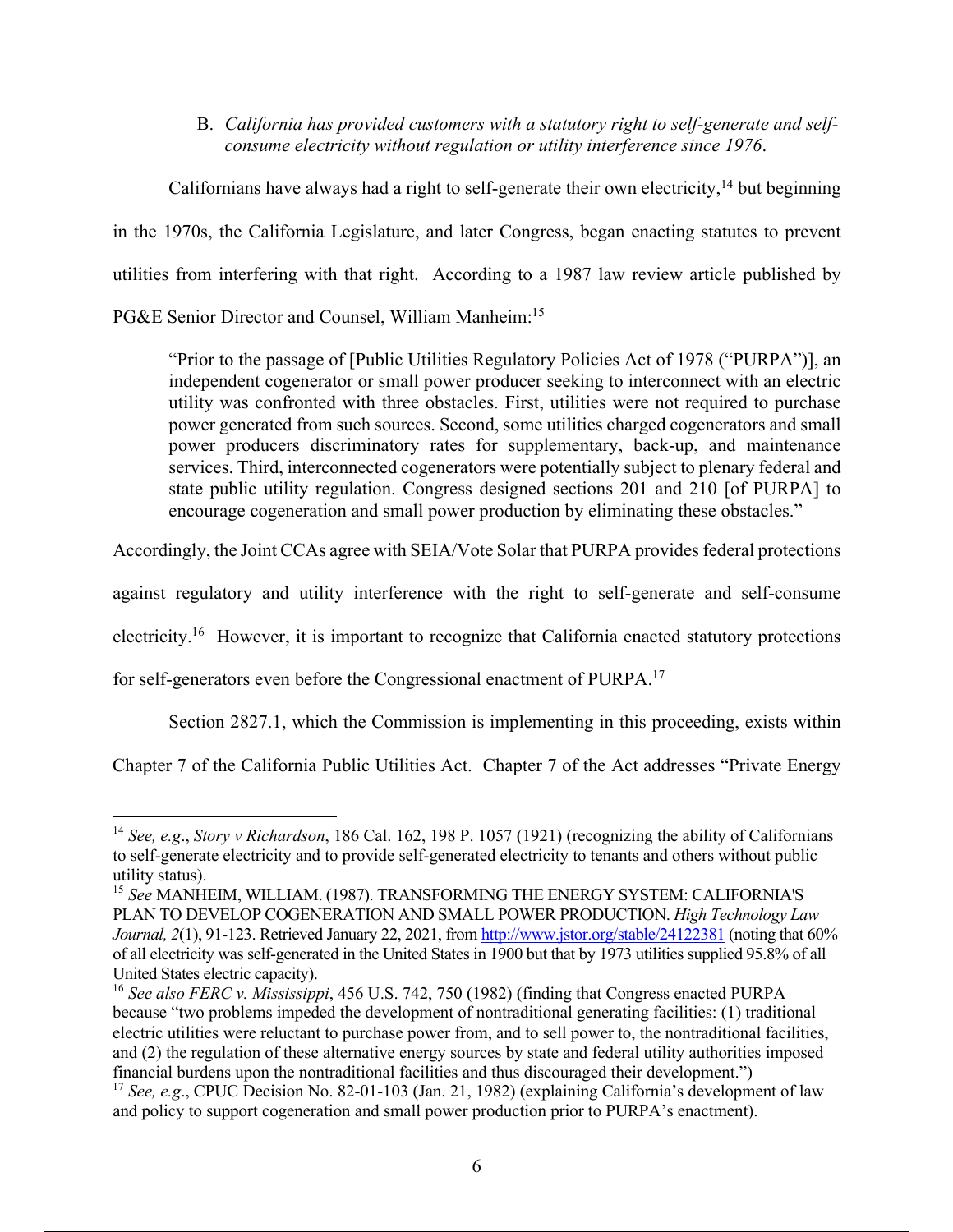Producers". According to the Public Utilities Code, a "private energy producer" includes "every person… producing electricity not generated from conventional sources or natural gas for energy either directly or as a byproduct *solely for its own use or the use of its tenants*…"<sup>18</sup> The Legislature's intent in enacting this statute – by its plain terms – was to carve out a right for Californians to invest in renewable resources to use to self-generate and consume electricity on their premises without interference from the Commission or California utilities.<sup>19</sup>

The California Legislature first enacted the definition of private energy producer in  $1976$ <sup>20</sup> two years before PURPA, which as SEIA and Vote Solar discuss granted all Americans protections against utility interference with their right to self-generate and consume electricity onsite. Section 2827.1, and Section 2827 that preceded it, remove a potential disincentive to customer selfgeneration by requiring a utility to compensate a customer-generator for electricity that is in excess of what the customer-generator needs for self-consumption purposes.<sup>21</sup> Section 2827.1 must, however, be understood within the context of Chapter 7 of the Public Utilities Act within which it resides, which is intended to facilitate both self-generation and self-consumption.<sup>22</sup> This overall statutory construction demonstrates a legislative intent to provide customer-generators that participate in the Section 2827.1 standard contract or tariff with the continued right to self-consume

 $18$  P.U. Code § 2802 (italics added).

<sup>&</sup>lt;sup>19</sup> See P.U. Code § 2801 ("The Legislature hereby finds and declares that in order to promote the more rapid development of new sources of natural gas and electric energy, to maintain the economic vitality of the state through the continuing production of goods and the employment of its people, and to promote the efficient utilization and distribution of energy, it is desirable and necessary to encourage private energy producers to competitively develop independent sources of natural gas and electric energy not otherwise available to California consumers served by public utilities, to require the transmission by public utilities of such energy for private energy producers under certain conditions, and remove unnecessary barriers to energy transactions involving private energy producers.")

<sup>&</sup>lt;sup>20</sup> Stats 1976 ch 915  $\S$  1.

<sup>&</sup>lt;sup>21</sup> See *FERC v. Mississippi*, 456 U.S. at 751 (finding that Congress required utilities to purchase electricity from qualifying small power production facilities to overcome the problem of utilities being reluctant to purchase power from nontraditional utilities).

<sup>22</sup> *See* P.U. Code § 2801; CPUC Decision No. 82-01-103 (Jan. 21, 1982).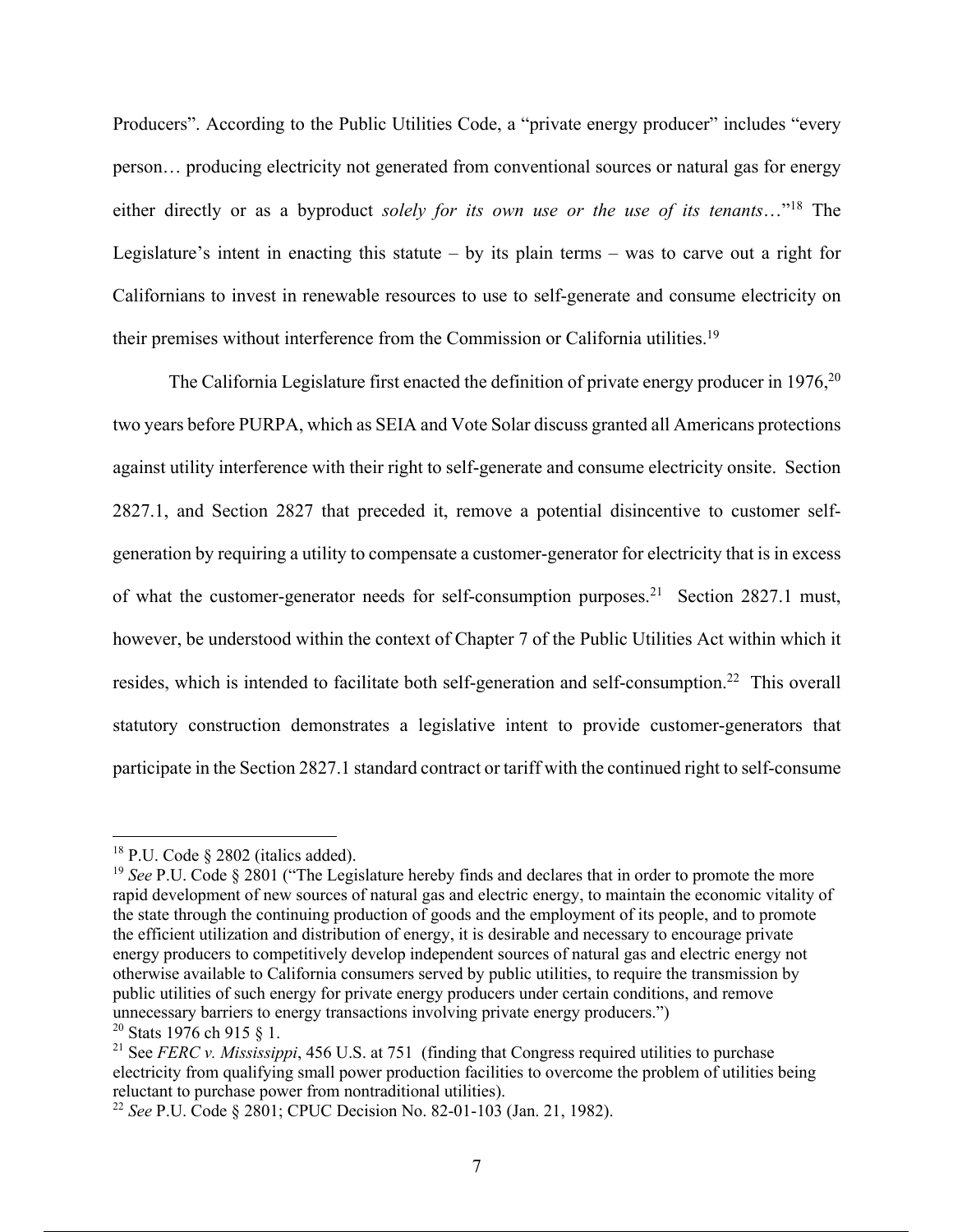electricity that is generated onsite and to determine what amount of onsite generation, if any, to make available to a large electrical corporation under the standard contract or tariff.

The net energy metering successor program implemented pursuant to Section 2827.1 is the only PUC program with which the Joint CCAs are aware that generally facilitates self-generation by large electrical corporation customer-generatorsthat employ small onsite renewable generation. If the Commission requires all customers participating in the standard contract or tariff developed pursuant to Section 2827.1 to sell all of their onsite generation to the large electrical corporation, then the Commission would be impermissibly revoking a customer's right to consume electricity that is self-generated onsite. The Joint CCAs believe such an outcome would violate long-standing California law and policy.

#### C. *California law prohibits the Commission from regulating self-generators*.

Section 2827.1 does not authorize the Commission to regulate customer-generators. In fact, as noted above, Section 2827.1 exists within Chapter 7 of the Public Utilities Act, which addresses "Private Energy Producers". Section 2802 within Chapter 7 states: "[n]otwithstanding any other provision of law, a private energy producer shall not be found to be a public utility subject to the general jurisdiction of the commission solely because of conducting any activity authorized by this chapter."<sup>23</sup> As noted above, activities authorized by this Chapter 7 include the successor program that is the subject of this proceeding. Accordingly, private energy producers, such as customer-generators participating in the successor program implemented pursuant to Section 2827.1, are statutorily exempt from Commission regulation.

Instead, Section 2827.1 directs the Commission to establish a contract or tariff that a large electrical corporation must offer to its eligible customer-generators. As such, the legislative focus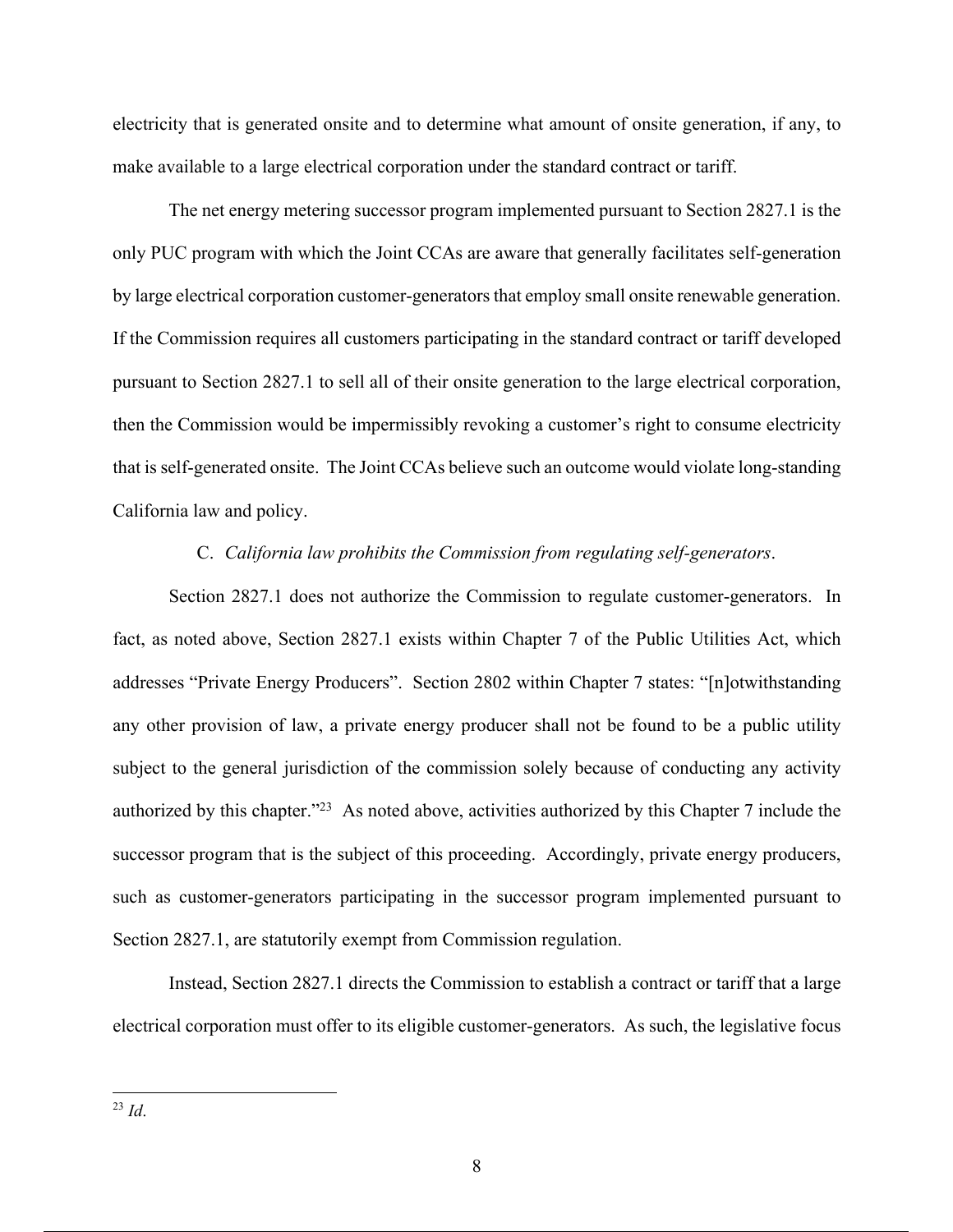is on the Commission's regulation of the large electrical corporation and the terms of service that such utilities must offer to a customer-generator for excess power that a customer-generator delivers to the utility. Nothing in Section 2827.1 grants the Commission authority to regulate the behavior of a customer-generator, which the Commission would be doing if it attempted to compel a customer-generator to deliver electricity that is self-generated on the customer's premises to a utility.

The Legislature has also exempted from regulation "independent solar energy producers" that provide power for their own use, for the use by tenants, or for the sale to at most more than two other persons on the real property on which the electricity is generated or on real property adjacent thereto.<sup>24</sup> As with customer-generators, Public Utilities Code Section 218(e) expressly exempts such independent solar energy producers from regulation as electrical corporations. This further reinforces the fact that the Commission lacks jurisdiction to regulate the generation and consumption of energy that takes place behind the meter on a customer's premise.

It is important to recognize that these statutory sections reflect long-standing California Supreme Court precedent that holds that a person is not subject to regulation as a public utility unless that person has dedicated private property to public use. For example, in *Story v Richardson*, 186 Cal. 162, 198 P. 1057 (1921), the California Supreme Court determined as early as 1921 that the owner of a 12-story office building in downtown Los Angeles did not act as a public utility in supplying electricity and steam to tenants in the building and certain other individuals in enjoining property. The court reasoned that self-generation for private consumption does not result in a dedication of private property to public use, and accordingly does not subject the person providing such service to public utility regulation by this Commission.

<sup>24</sup> P.U. Code § 2868.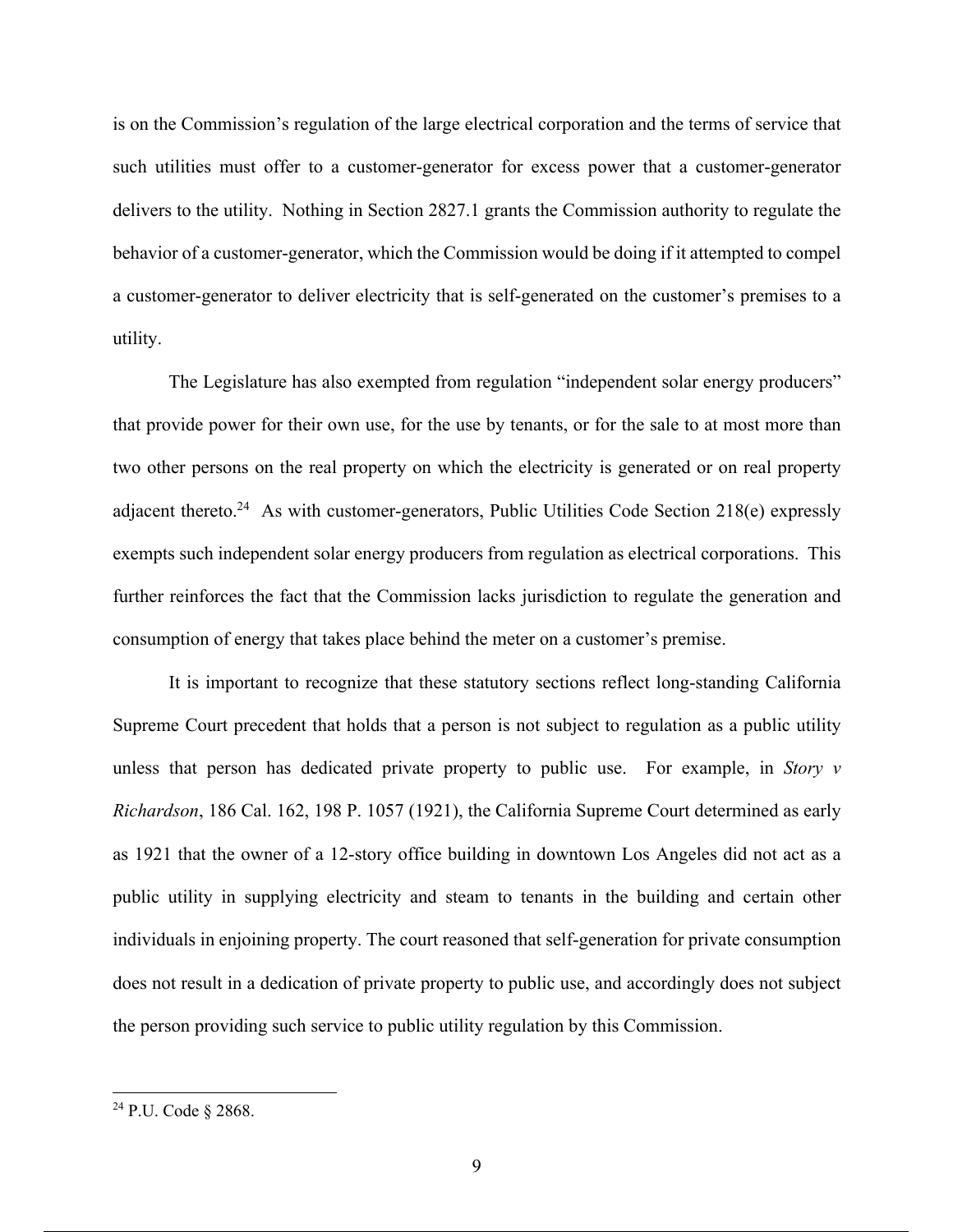Given the express language of Section 2827.1, the overall statutory construction of Chapter 7 of the Public Utility Act, and long-standing California Supreme Court precedent, the Joint CCAs can identify no authority by which the Commission can direct self-generators to deliver to a utility electricity that a customer-generator otherwise desires to self-consume onsite.

#### D. *The Commission cannot compel a customer-generator participating in the Section 2827.1 standard contract or tariff to deliver electricity to a utility that the customer otherwise wishes to use onsite*.

As discussed above, California provides a statutory right for customer-generators to selfgenerate and consume electricity that they generate onsite without regulation or utility interference. The Commission has no legal basis on which to regulate self-generators that choose to participate in the Section 2827.1 standard contract or tariff. To the contrary, the Legislature has placed selfgenerators and independent solar energy producers outside the reach of the Commission's jurisdiction, consistent with California Supreme Court precedent, and has directed the Commission's focus to the regulation of large electrical corporations and the terms and conditions of a standard contract or tariff that such utilities must provide to customer-generators that choose to deliver some amount of self-generated electricity to the utility.

Given this, the Commission lacks any authority upon which to compel a customergenerator participating in the Section 2827.1 standard contract or tariff to sell electricity to a utility that the customer otherwise wishes to use onsite. As such, any tariff or standard contract that is developed to implement the mandates of Section 2827.1 should allow a customer-generator to consume electricity that is generated onsite and for the customer-generator to determine the amount of onsite generation, if any, to deliver to the utility under the standard contract or tariff.

In recognition of these legal requirements, the Joint CCAs propose that the Commission adopt the following guiding principle: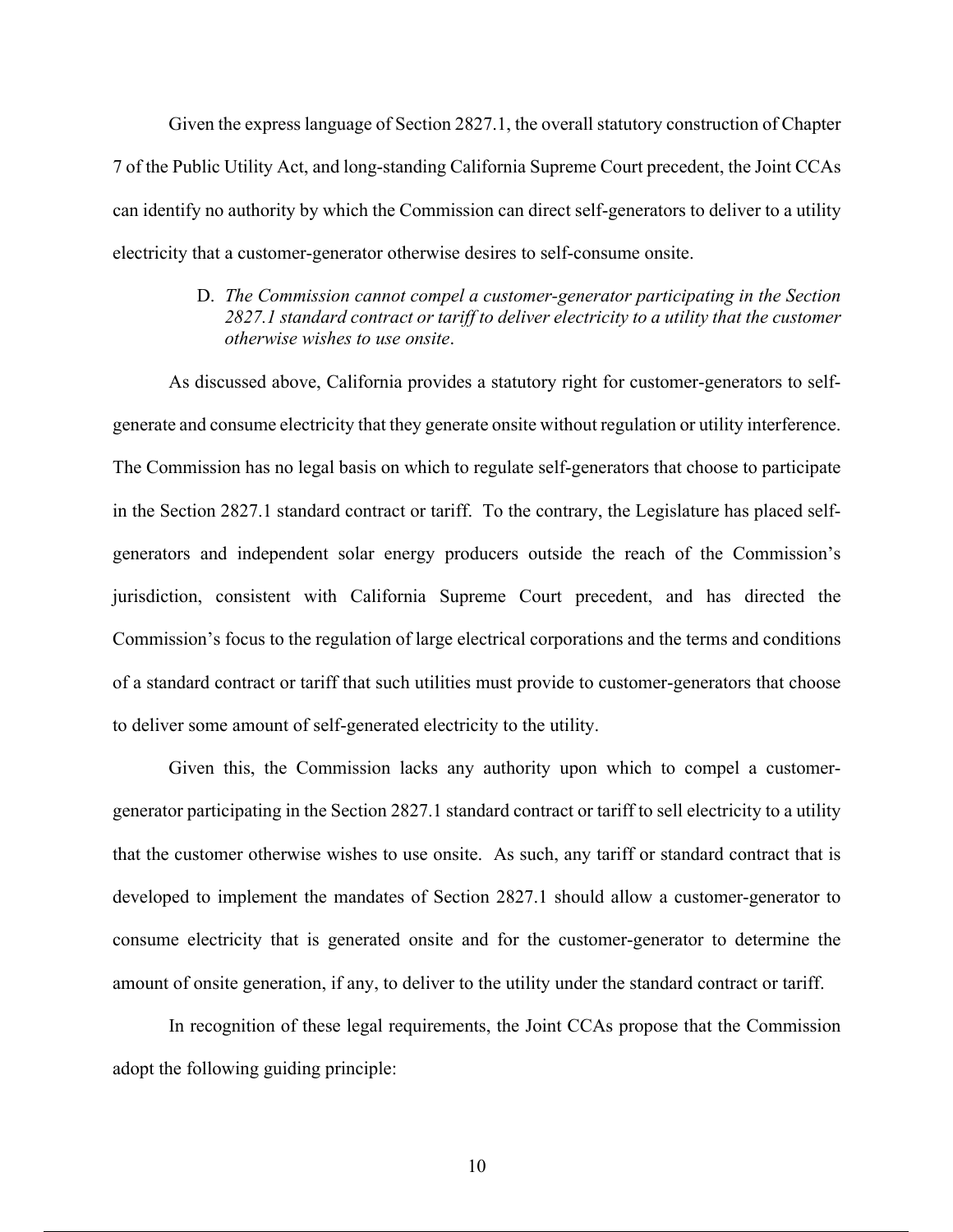A successor to the net energy metering tariff shall allow a customer-generator to consume electricity that is self-generated onsite and to determine what amount of onsite generation, if any, to deliver to the utility under a standard contract or tariff.

## **III. Conclusion.**

The Joint CCAs appreciate the opportunity to file these opening comments on the Proposed

Decision.

Respectfully submitted,

/*s*/ *Jeremy Waen*\_\_\_\_\_\_\_\_\_

Jeremy Waen Manager of Regulatory Affairs PENINSULA CLEAN ENERGY AUTHORITY 2075 Woodside Road Redwood City, CA 94061 Tel: (650) 257-8026 Email: jwaen@peninsulacleanenergy.com

Dated: January 25, 2021